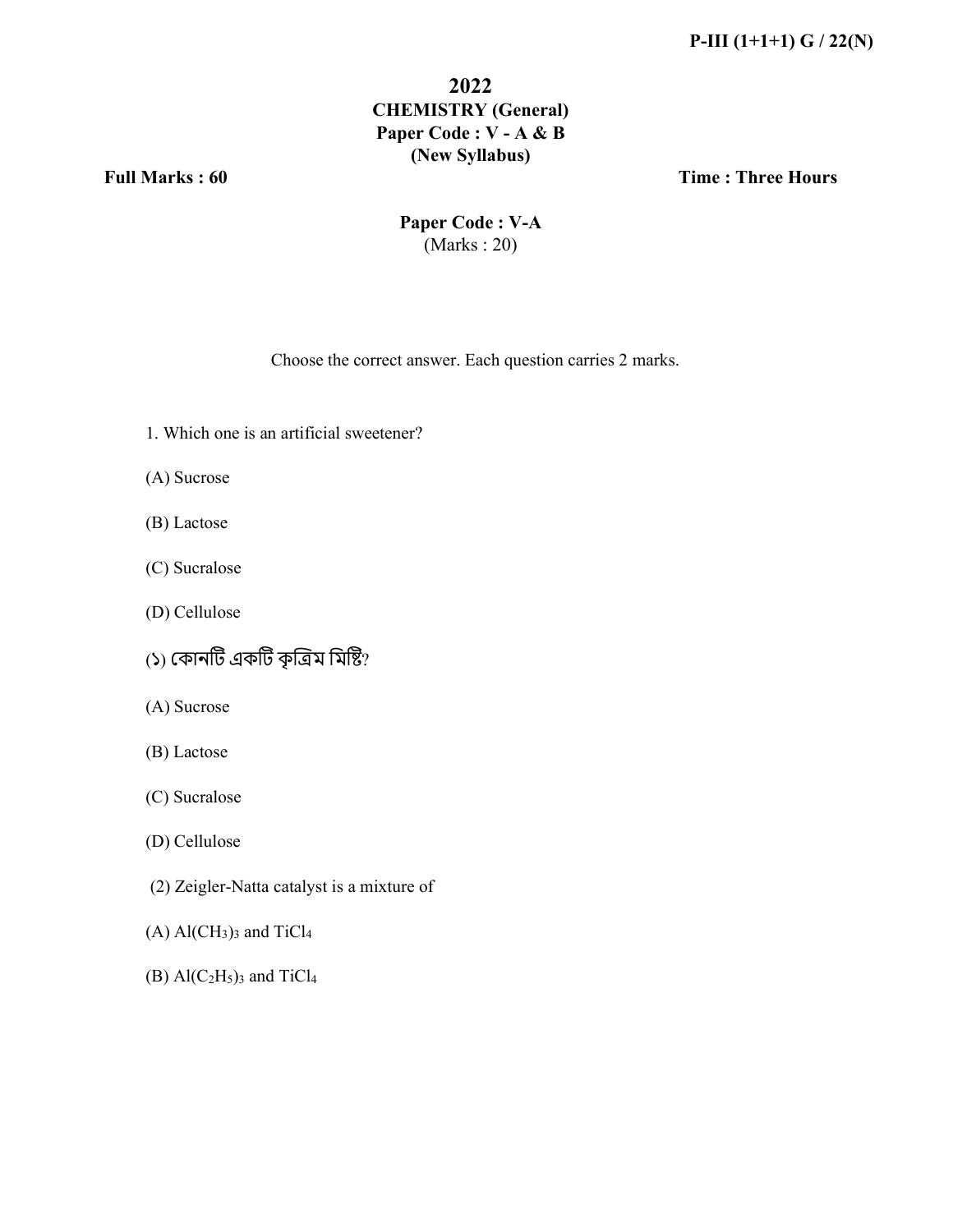- $(C)$  Al $(CH_3)$ <sub>3</sub> and AlCl<sub>3</sub>
- (D) None of these
- (২) Zeigler-Natta অনুঘটক এর মিশ্রণ
- $(A)$  Al(CH<sub>3</sub>)<sub>3</sub> and TiCl<sub>4</sub>
- (B)  $\text{Al}(C_2H_5)$ <sub>3</sub> and TiCl<sub>4</sub>
- $(C)$  Al $(CH_3)$ <sub>3</sub> and AlCl<sub>3</sub>
- (D) এেদর έকউ না
- (3) Natural rubber is a polymer of
- (A) Acrylic acid
- (B) isoprene
- (C) 1,3-butadiene
- (D) Ethylene
- (৩) ϕাকৃ িতক রাবার হল একΜট পিলমার
- (A) Acrylic acid
- (B) isoprene
- (C) 1,3-butadiene
- (D) Ethylene
- (4) Among the following which is operating software?
- (A) XP
- (B) MS DOS
- (C) UNIX
- (D) LOGO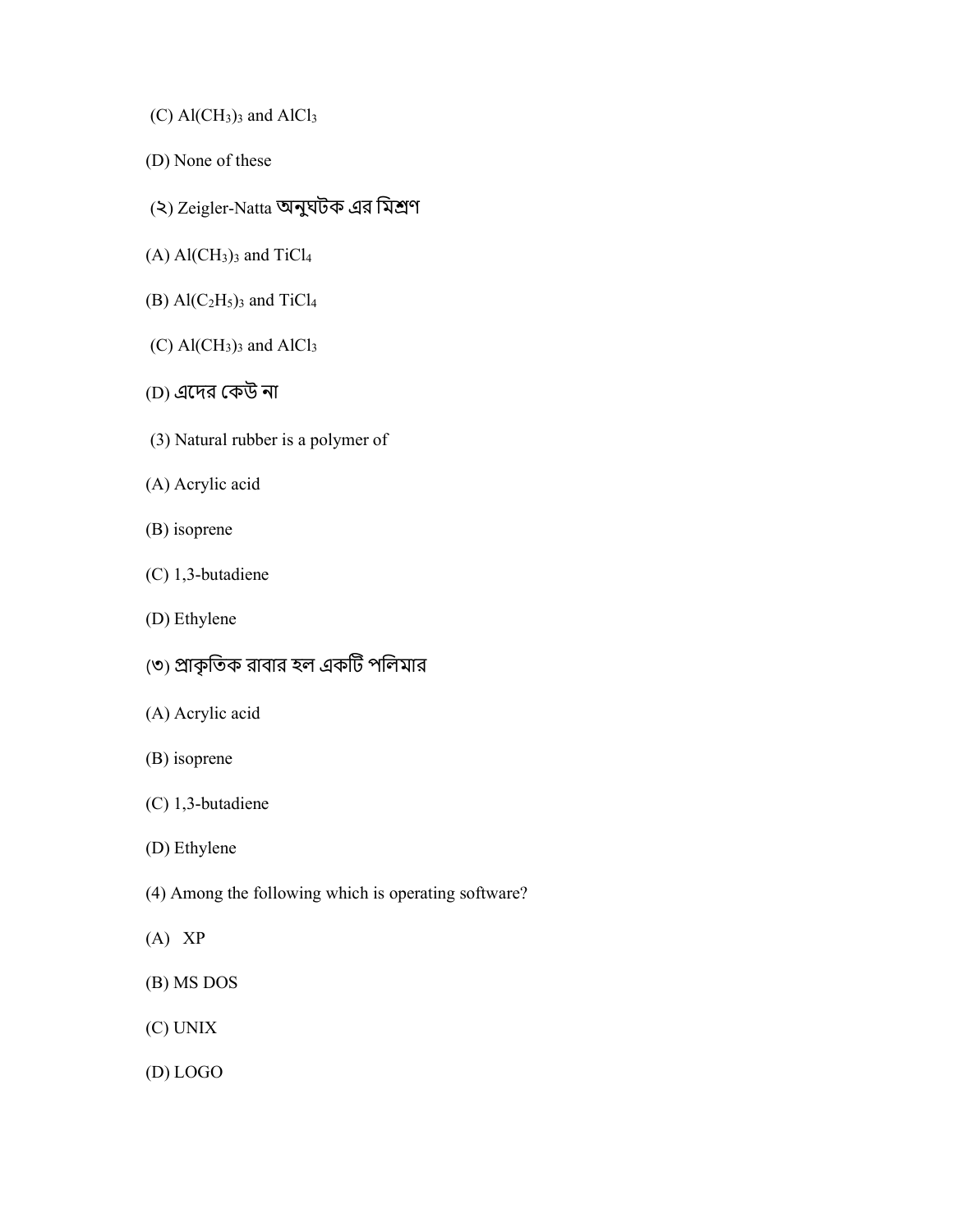### (৪)নিচের মধ্যে কোনটি অপারেটিং সফটওয়্যার?

- $(A)$  XP
- (B) MS DOS
- (C) UNIX
- (D) LOGO
- (5) Phenobarbital can be used as
- (A) Antiseptic
- (B) Central nervous system agent
- (C) Antiviral agent
- (D) None of the above
- $($ ৫) ফেনোবারবিটাল এর ব্যবহার কি?
	- (A) Antiseptic
	- (B) Central nervous system agent
	- (C) Antiviral agent
	- (D) এদের কেউ না
- (6) Rancidification of oil is caused by
- (A) Hydrolysis leads by microorganisms
- (B) Oxidation leads by microorganisms
- (C) Both hydrolysis and oxidation lead by microorganisms in the presence of air
- (D) None of these
- (৬)তেলের Rancidification এর কারণ কি?
- (A) অণুজীবের নেতৃত্বে হাইড্রোলাইসিস
- (B) অক্সিডেশন অণুজীবের নেতৃত্বে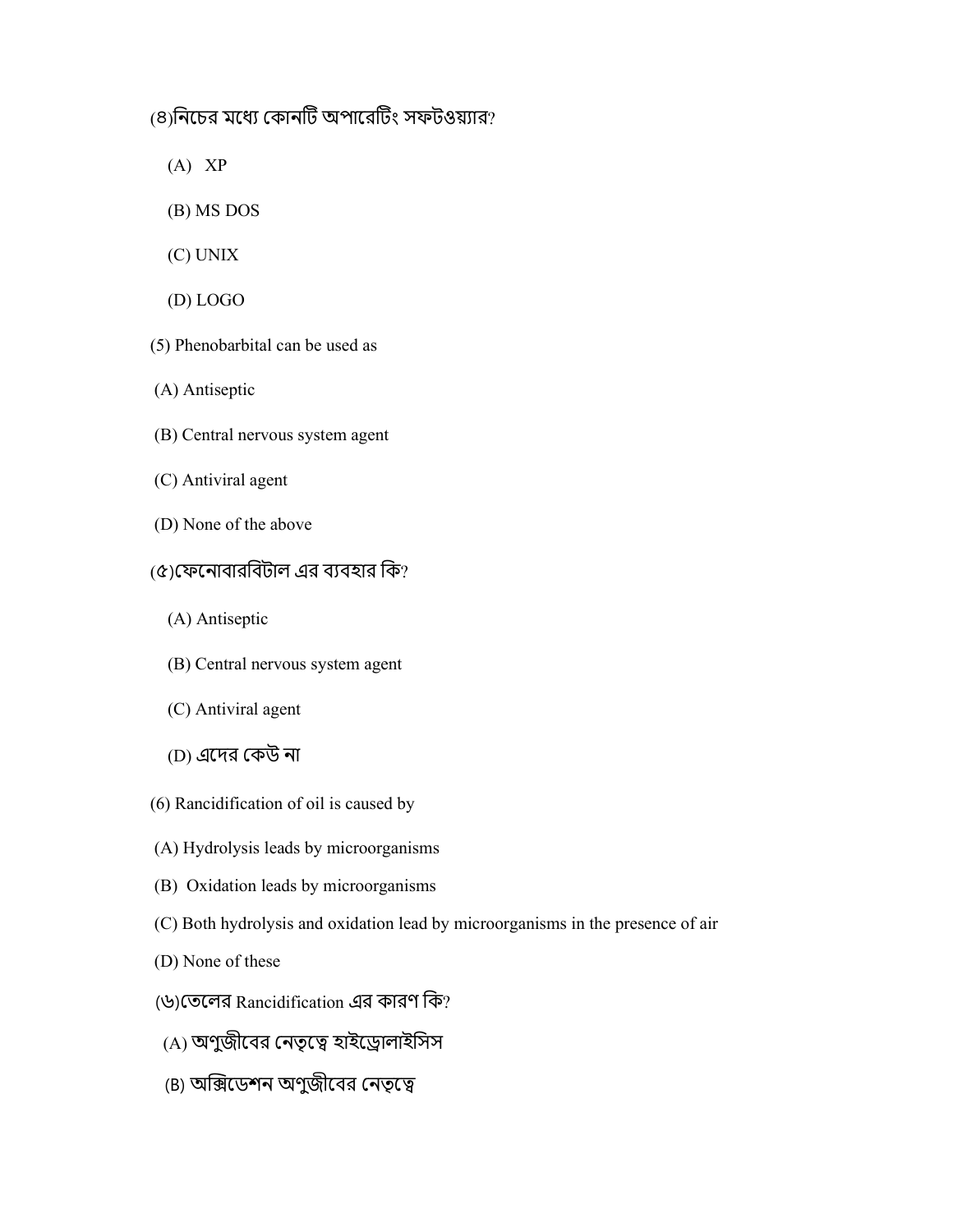### (C) হাইড্রোলাইসিস এবং অক্সিডেশন উভয়ই বায়ুর উপস্থিতিতে অণুজীবের নেতৃত্বে

- (D) এদের কেউ না
- (7) Which of the following is a component of soap?
	- (A) Sodium stearate
- (B) Sodium salicylate
- (C) Sodium butyrate
- (D) Sodium benzenesulphonate

### (৭) নিচের কোনটি সাবানের উপাদান?

- (A) Sodium stearate
- (B) Sodium salicylate
- (C) Sodium butyrate
- (D) Sodium benzenesulphonate
- (8) Liquefied Petroleum Gas (LPG) is mainly a mixture of
- (A) Ethane and pentane
- (B) Methane and Ethane
- (C) Propane and Butane
- (D) Ethane and Propane
- (৮) লিকুইফাইড পেট্রোলিয়াম গ্যাস (এলপিজি) মূলত এর মিশ্রণ
- $(A)$  Ethane  $\mathcal{A}$  as pentane
- (B) Methane এবং Ethane
- (C) Propane এবং Butane
- (D) Ethane এবং Propane
- $(9)$  Binary number 13 is
	- $(A)$   $(1110)<sub>2</sub>$
	- (B)  $(1101)_2$
	- $(C)$  (10110)<sub>2</sub>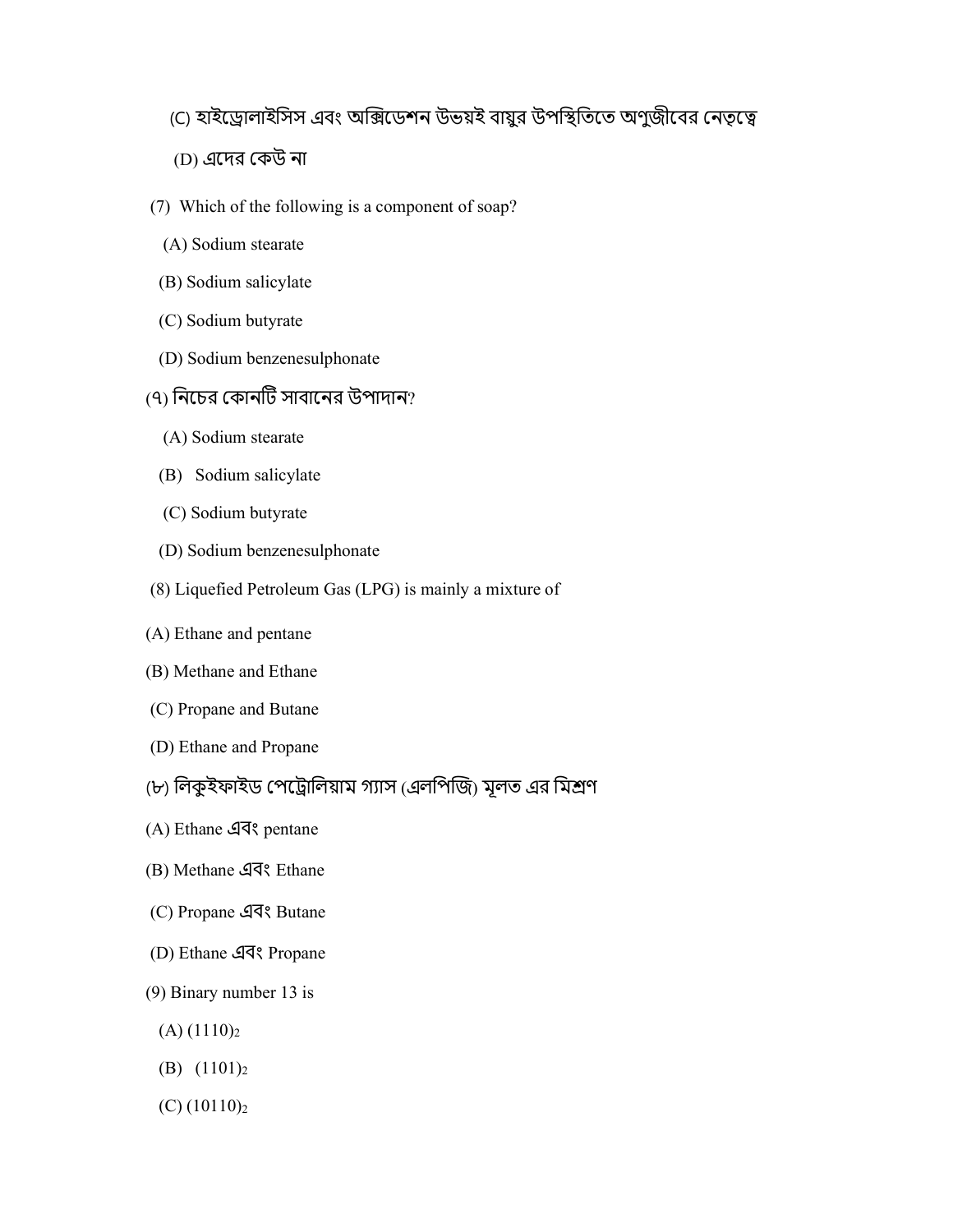- (D) None of these
- (৯)বাইনারি সংখ্যা 13 হল
- $(A)$  (1110)<sub>2</sub>
- (B)  $(1101)_2$
- $(C)$  (10110)<sub>2</sub>
- (D) এেদর έকউ না
- (10) Butylated hydroxyanisole, BHA is used in foods as
- (A) Preservatives
- (B) Anti-oxidant
- (C) Sweetener
- (D) None of these
- (১০)খাবারে Butylated hydroxyanisole, BHA এর ব্যবহার কি?
- (A) Preservatives
- (B) Anti-oxidant
- (C) Sweetener
- (D) এেদর έকউ না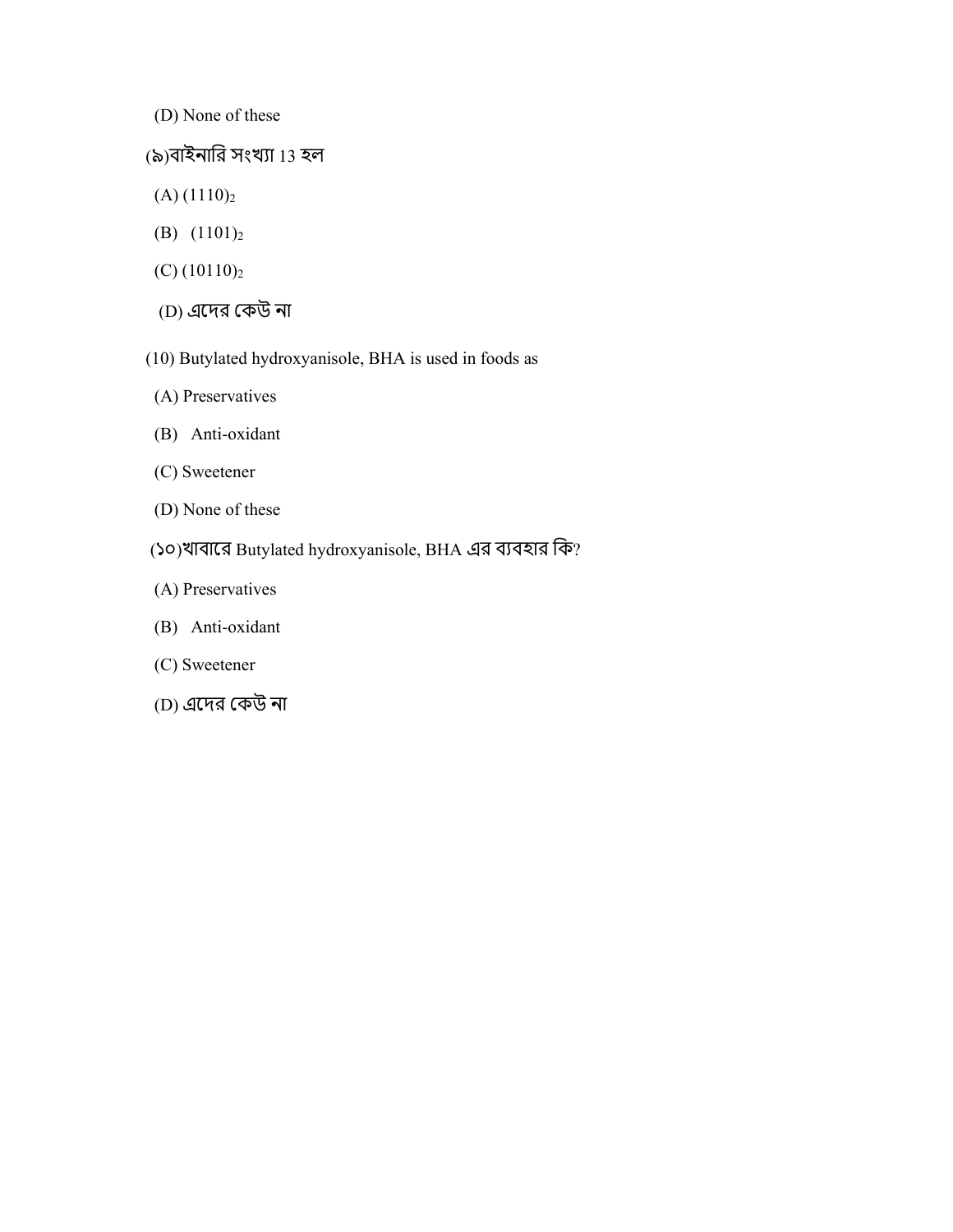#### Paper Code: V-B **(Marks : 50)**

#### *The figures in the margin indicate full marks. Candidates are required to give their answers in their own words as far as practicable.*

# $Group-A$

|  |  | Answer any three questions from the following: | $10\times3=30$ |
|--|--|------------------------------------------------|----------------|
|--|--|------------------------------------------------|----------------|

| (a) Write down the preparation and uses of Paracetamol and Aspirin.<br>1. | $2 + 2$                                                                              |                |
|---------------------------------------------------------------------------|--------------------------------------------------------------------------------------|----------------|
|                                                                           | (b) What is artificial sweetener? Give one example.                                  | $\overline{2}$ |
|                                                                           | (c) What is MSG? Why is it used in food?                                             | $\overline{2}$ |
|                                                                           | (d) Give one example of each antimalarial and antipyretic drug.                      | $1+1$          |
|                                                                           |                                                                                      |                |
| 2.                                                                        | (a) What is vulcanization of rubber? What is its utilization?                        | $\overline{2}$ |
| and PVC                                                                   | (b) Write the names of monomer units of each of the following polymers Nylon-66      | $1+1$          |
|                                                                           | (c) What do you mean by "Semi Water Gas"?                                            | $\overline{2}$ |
|                                                                           | (d) Write down the differences between "Saponification value" and "Iodine number". 3 |                |
|                                                                           | (e) What do you mean by NPK fertilizer?                                              | 1              |
| 3.                                                                        | (a) How can you prepare Buna -S rubber?                                              | $\overline{2}$ |
|                                                                           | (b) What is Zeigler catalyst and why is it used?                                     | $\overline{2}$ |
|                                                                           | (c) What are the differences between oil and fats?                                   | $\overline{2}$ |
|                                                                           | (d) Define Thermoplastic and thermosetting plastic.                                  | $\overline{2}$ |
|                                                                           | (e) What is "Octane Number" of a fuel?                                               | $\overline{2}$ |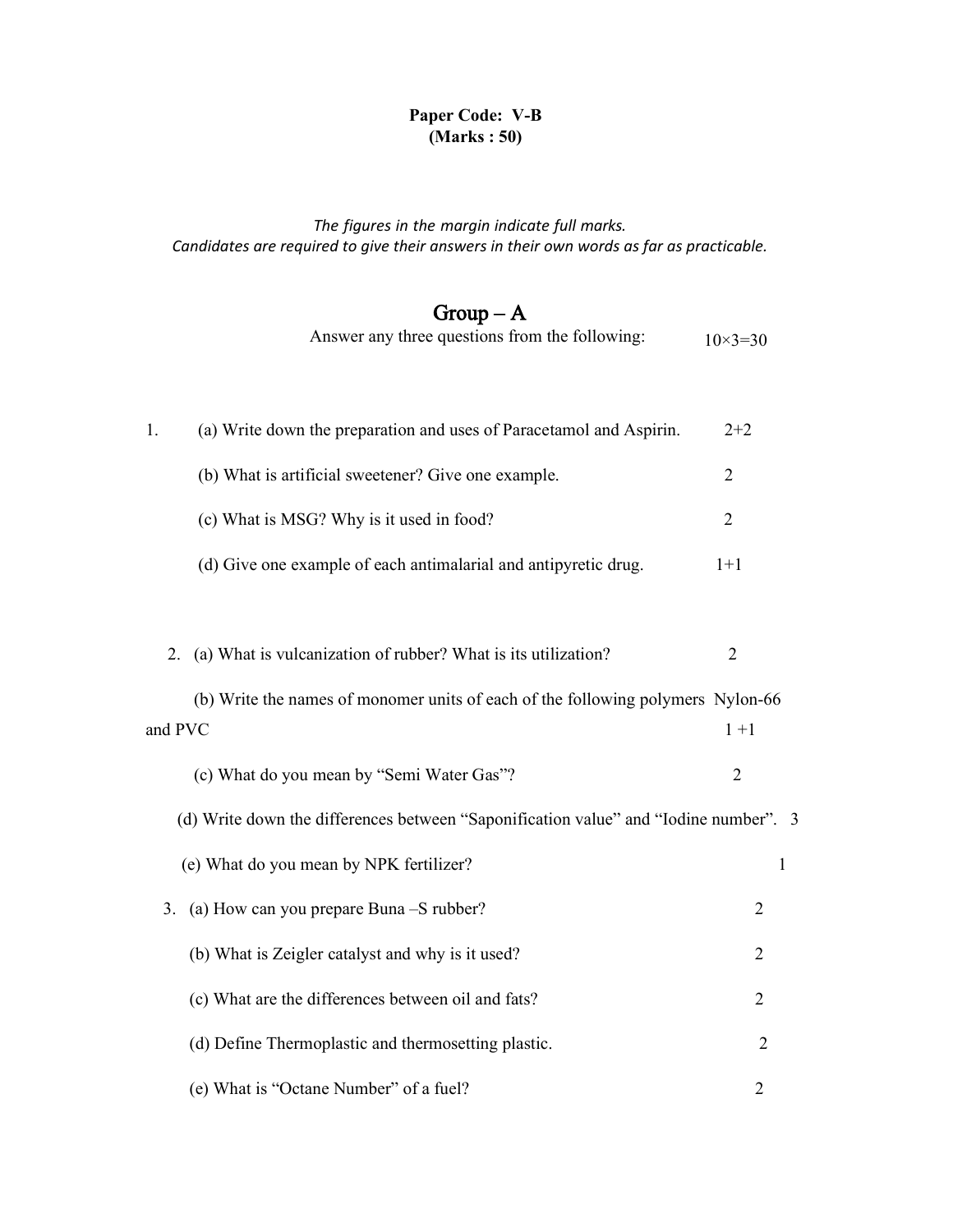| (a) What are DDT and BHC?<br>4.                                      |                             |
|----------------------------------------------------------------------|-----------------------------|
| (b) Give the structure and name of the alarming gases of LPG?        | $\mathcal{D}_{\mathcal{L}}$ |
| (c) What do you mean by "Rancidification"?                           | 2                           |
| (d) Write a short note on "Margarine".                               | $\overline{2}$              |
| (e) Illustrate anti-knocking agent.                                  | $\mathcal{D}_{\mathcal{L}}$ |
| 5. (a) Define "acid value" of oil or fats? What is its significance? | $2+1$                       |
| (b) What do you mean by biofertilizer? Give one example.             | 2                           |
| (c) What is latex? Mention its main constituents.                    | 2                           |
| (d) How polyurethane is prepared?                                    | 3                           |

## Group – B

Answer any *one* question from the following:

 $10\times1=10$ 

1. (a) From an experiment following data are available: 0.2049, 0.2039, 0.2041, 0.2043. Find mean, median, mode and standard deviation.  $(1+1+1+1)$ 

- (b) What do you mean by metal ion indicator? Give example.  $(1+1)$
- (c) What are different components of computers? (2)
- (d) What are the differences between end point and equivalence point? (2)
- 2 (a) Write down the Nernst distribution law with its mathematical form. (3)
- (b) Calculate the degree of freedom for the thermal decomposition of  $CaCO<sub>3</sub>(2)$
- (c) What are requisites for a substance to be a primary standard? (2)
- (d) What are the limitations of Henry's law? (2)
- (e) Write down the full form of RAM. (1)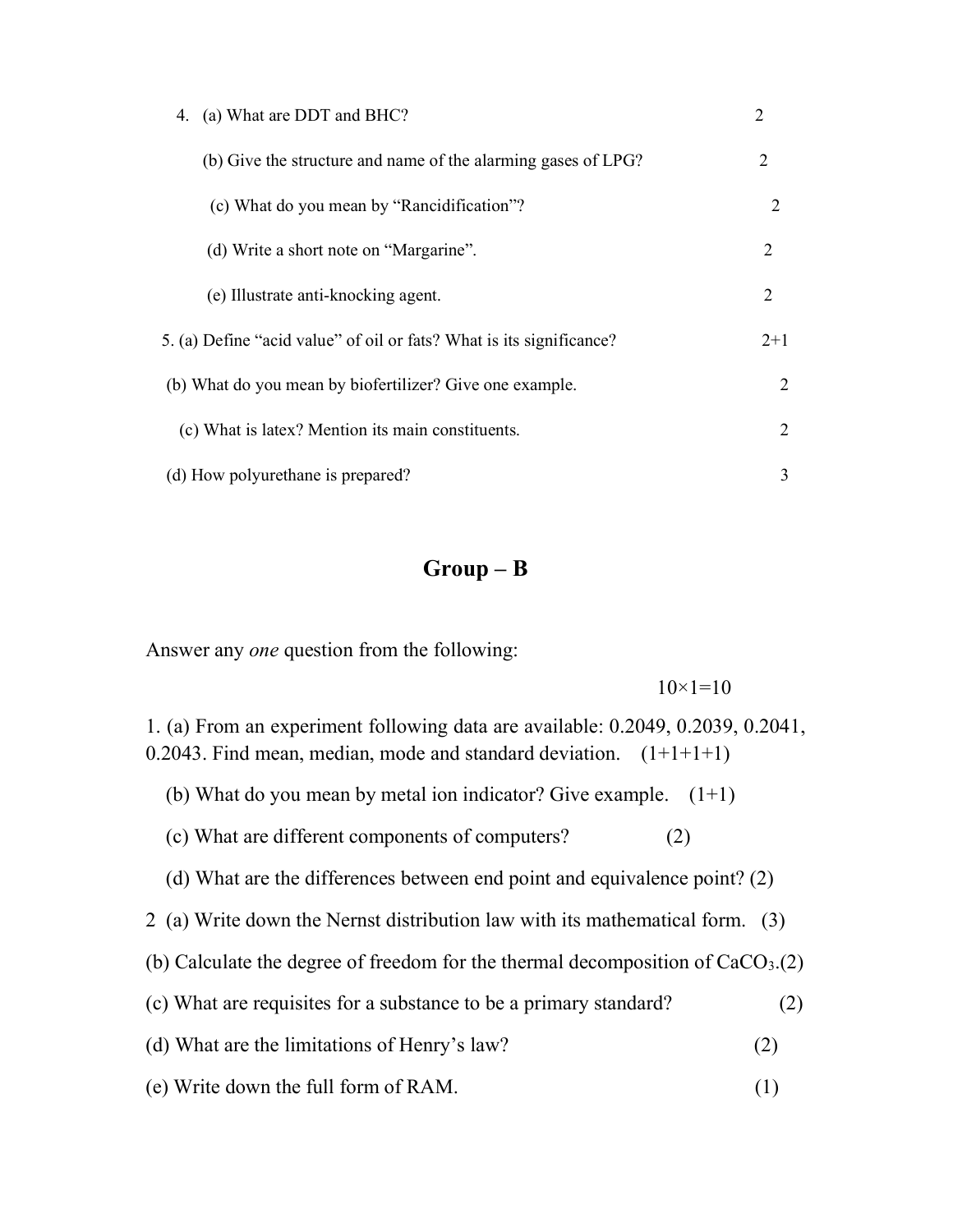# বঙ্গানুবাদ

## িবভাগ - ক

|    | নিম্নলিখিত  থেকে যেকোনো <b>তিনটি</b> প্রশ্নের উত্তর দাও:                  | $10 \times 3 = 30$ |  |
|----|---------------------------------------------------------------------------|--------------------|--|
| 1. | (a) প্যারাসিটামল এবং অ্যাসপিরিনের প্রস্তুতি এবং ব্যবহার লেখো।             | $2+2$              |  |
|    | (b) কৃত্রিম মিষ্টিকারক কি? একটি উদাহরণ দাও।                               | 2                  |  |
|    | (c) MSG কি? কেন এটি থাবারে ব্যাবহ্রিত হয়?                                | 2                  |  |
|    | (d) অ্যান্টিম্যালেরিয়াল এবং অ্যান্টিপাইরেটিক ওষুধের একটি করে উদাহরণ দাও। | $1+1$              |  |
| 2. | (a) রাবারের ভালকানাইজেশন বলতে কি বোঝ? ইহার প্রয়োজনীয়তা কি?              | $\overline{2}$     |  |
|    | (b) নিচের পলিমারদুটির মনোমার এককের নাম লেখ।                               |                    |  |
|    | নাইলন-66 এবং পিভিসি                                                       | $1 + 1$            |  |
|    | (c) "সেমি ওয়াটার গ্যাস" বলতে কী বোঝ?                                     | 2                  |  |
|    | (d) "সাবানীভবনের মান" এবং "আমোডিন সংখ্যা" এর মধ্যে পার্থক্য নিরুপন  কর।   | 3                  |  |
|    | (e) NPK সার বলতে কী বোঝ?                                                  | 1                  |  |
| 3. | (a) কীভাবে বুনা-এস (Buna-S) রাবার প্রস্তুত করবে?                          | 2                  |  |
|    | (b) Zeigler অনুঘটক কি এবং কেন এটি ব্যবহার করা হয়?                        | 2                  |  |
|    | (c) তেল  এবং  চর্বির মধ্যে পার্থক্য কী?                                   | $\overline{2}$     |  |
|    | (d) থার্মোপ্লাস্টিক এবং থার্মোসেটিং প্লাস্টিকের সংজ্ঞা দাও।               | $\overline{2}$     |  |
|    | (e) স্বালানির "অক্টেন সংথ্যা" কী?                                         | $\overline{2}$     |  |
| 4. | (a) DDT এবং BHC কি?                                                       | 2                  |  |
|    | (b) সতর্কীকরনের জন্য LPG-তে উপস্থিত গ্যাসগুলির গঠন ও নাম দাও?             | $\overline{2}$     |  |
|    | (c) "রানসিডিফিকেসন" ("Rancidification") বলতে কী বোঝ?                      | 2                  |  |
|    | (d) টীকা লেথো: মার্গারিন                                                  | 2                  |  |
|    | (e) অ্যান্টি-নকিং এজেন্ট কি?                                              | $\overline{2}$     |  |
|    | বিভাগ-থ                                                                   |                    |  |
|    |                                                                           |                    |  |

# বিভাগ-থ